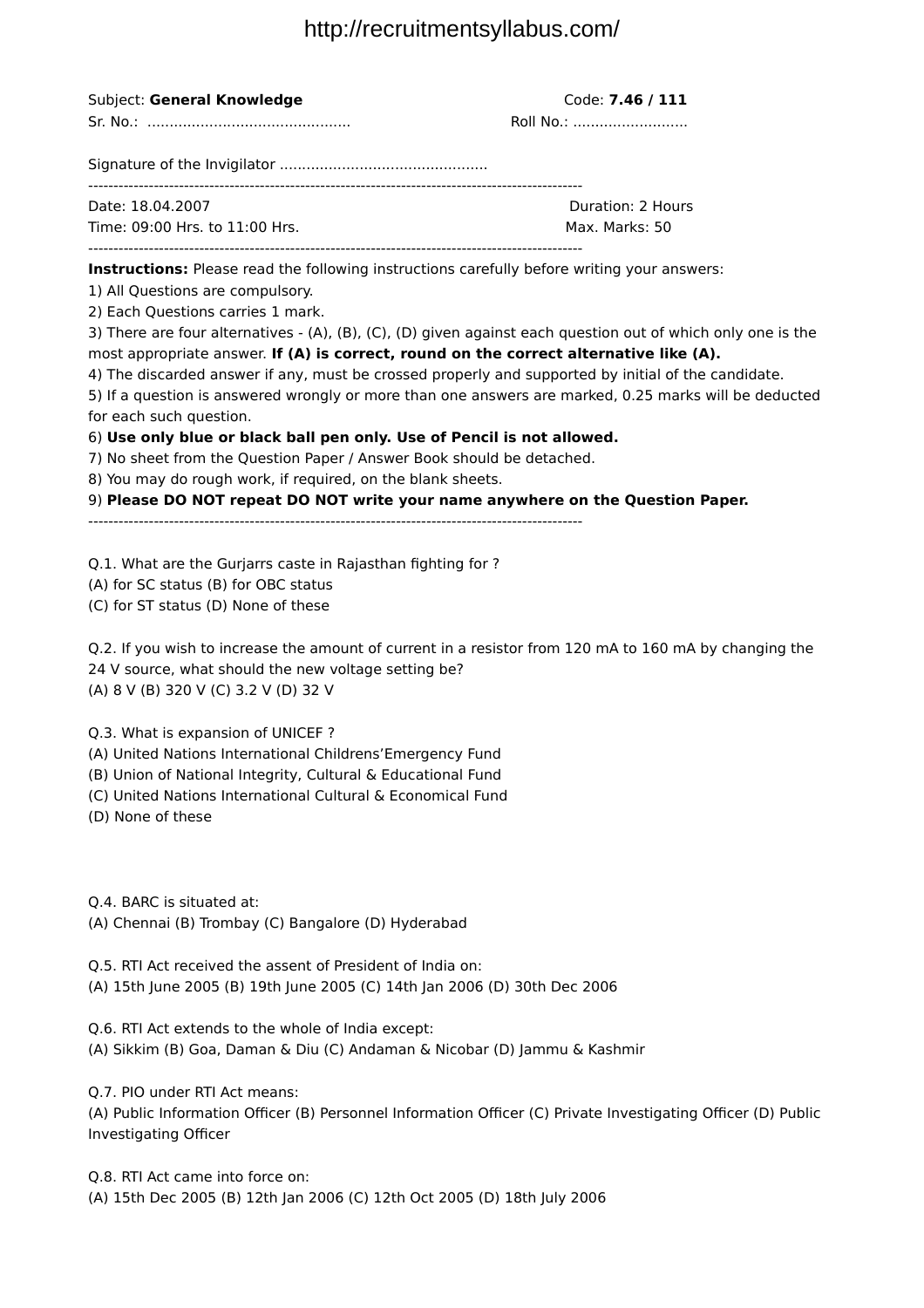Q.9.In a Y-Y source/load configuration, the?

(A) phase current, the line current, and the load current are all equal in each phase

(B) hase current, the line current, and the load current are 120° out of phase

(C) phase current and the line current are in phase, and both are 120° out of phase with the load current

(D) line current and the load current are in phase, and both are out of phase with the phase current

Q.10.The part of a bevel protractor, which comes in contact with the inclined surface while measuring, is the?

(A) Stock (B) Dial (C) Disc (D)Blade

Q.11. The Thevenin equivalent voltage is? (A) equal to the source voltage (B) the same as the load voltage (C) the open circuit voltage (D) none of the above

Q.12 The point angle of a drill suitable for drilling thin plates is? (A) 90 deg (B) 120 deg (C) 180 deg (D) None of above

Q.13. Who was the first President of India:

(A) Dr. Sarbopalli Radha Krishnan (B) Fakaruddin Ali Ahmed (C) Dr. Rajendra Prasad (D) N. Sanjiva Reddy

Q.14. Who won Miss Universe 2007 pageant ? (A) Miss Puja Gupta (B) Miss Riyo Mori (C) Miss Allena Hanoi (D) Miss Patricia Mair

Q.15. Constitution of India was adopted and enacted on: (A) 26th Jan 1947 (B) 26th Jan 1948 (C) 26th Jan 1949 (D) 26th Jan 1950

Q.16. 42nd Amendment Act, 1976 relates to which aspect of the constitutional provision: (A) Fundamental Rights & Directive principles (B) Equality before law (C) Creation of new state (D) Duty & responsibility of state

Q.17. Article 24 of the Constitution "prohibits employment of children in factories, etc." below the age of: (A) 18 years (B) 22 years (C) 14 years (D) 12 years

Q 18. If two currents are in the same direction at any instant of time in a given branch of a circuit, the net current at that instant?

(A) is zero

(B) is the sum of the two currents

(C) is the difference between the two currents

(D) cannot be determined

Q.19. Which article gives special status to the state of Jammu and Kashmir in the Constitution?

Q.20. The following is considered the symbol of Justice: (A) Spring balance (B) Beam balance (C) Hydraulic balance (D) Pneumatic balance

Q.21. 14.A certain transformer has a turns ratio of 1 and a 0.85 coefficient of coupling. When 2 V ac is applied to the primary, the secondary voltage is? (A) 1.7 V (B) 0.85 V (C) 1 V (D) 0 V

Q.22. 150th Anniversary of Armed Uprising (Sepoy Mutiny) in Indian Army against the British Emperor was celebrated in: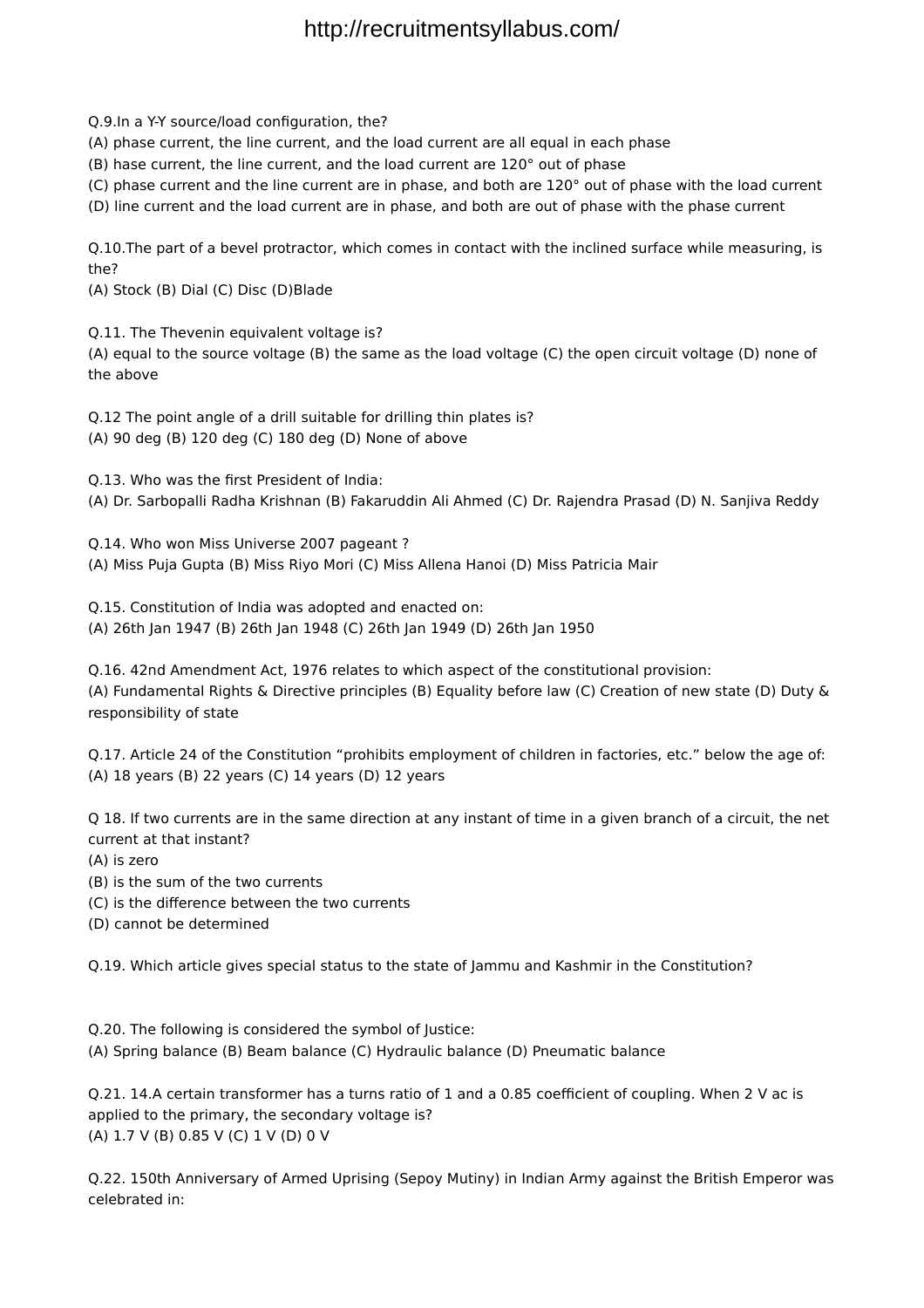(A) April 2007 (B) May 2007 (C) Aug. 2006 (D) Aug. 2007

Q.23. When did "The Workmen's Compensation Act" came into force ? (A) 15th March 1922 (B) 28th Dec 1923 (C) 5th March 1923 (D) 1st July 1924

Q.24. What is the restriction on number of times of medical examination of a worker under Workmen's Compensation Act in the first month following the accident ? (A) 1 time (B) 2 times (C) 3 times (D) 4 times

Q.25. Workmen's Compensation Act, 1923 does not liable the employer to pay compensation if the accident is attributed to:

(A) The workmen under influence of drinks or drugs

(B) The workmen has mental worry

(C) The workmen is suffering from some disease

(D) The tools & equipments with which the workmen is working is/are defective

Q.26. The Workmen's Compensation is admissible:

(A) If accident occurs during working hours

(B) If accident occurs while carrying out work

(C) Whether or not negligence is involved

(D) None of these

Q.27. Voltage is measured in? (A) volts (B) farads (C) watts (D) ohms

Q.28. Eight-tenths coulomb passes a point in 4 s. The current in amperes is? (A) 1.6 A (B) 16 A (C) 2 A (D) 0.2 A

Q.29. Within how many days an appeal shall be made in the High Court against an order awarding compensation by Commissioner ? (A) 15 days (B) 30 days (C) 60 days (D) 75 days

Q.30. Indicate percentage loss of earning capacity due to partial or permanent disablement for loss of thumb: (A) 10 % (B) 20 % (C) 30 % (D) 40 %

Q.31. Indicate percentage loss of earning capacity due to absolute deafness: (A) 50 % (B) 60 % (C) 90 % (D) 100 %

Q.32. Ozone layer in the atmosphere protects from: (A) Ultra violet rays (B) Infra red rays (C) Heat (D) Poisonous gases

Q.33. The formation of Works Committee is the provision under the following Act: (A) Factories Act, 1948 (B) Workmen's Compensation Act, 1923 (C) Industrial Dispute Act, 1947 (D) Payment of Wages Act, 1936

Q.34. Following legal establishment decide the legality & justifiability of a strike: (A) Industrial Tribunal (B) High Court (C) Central Administrative Tribunal (D) Session Court

Q.35. What is the object of payment of Wages Act ? (A) To decide the amount of wages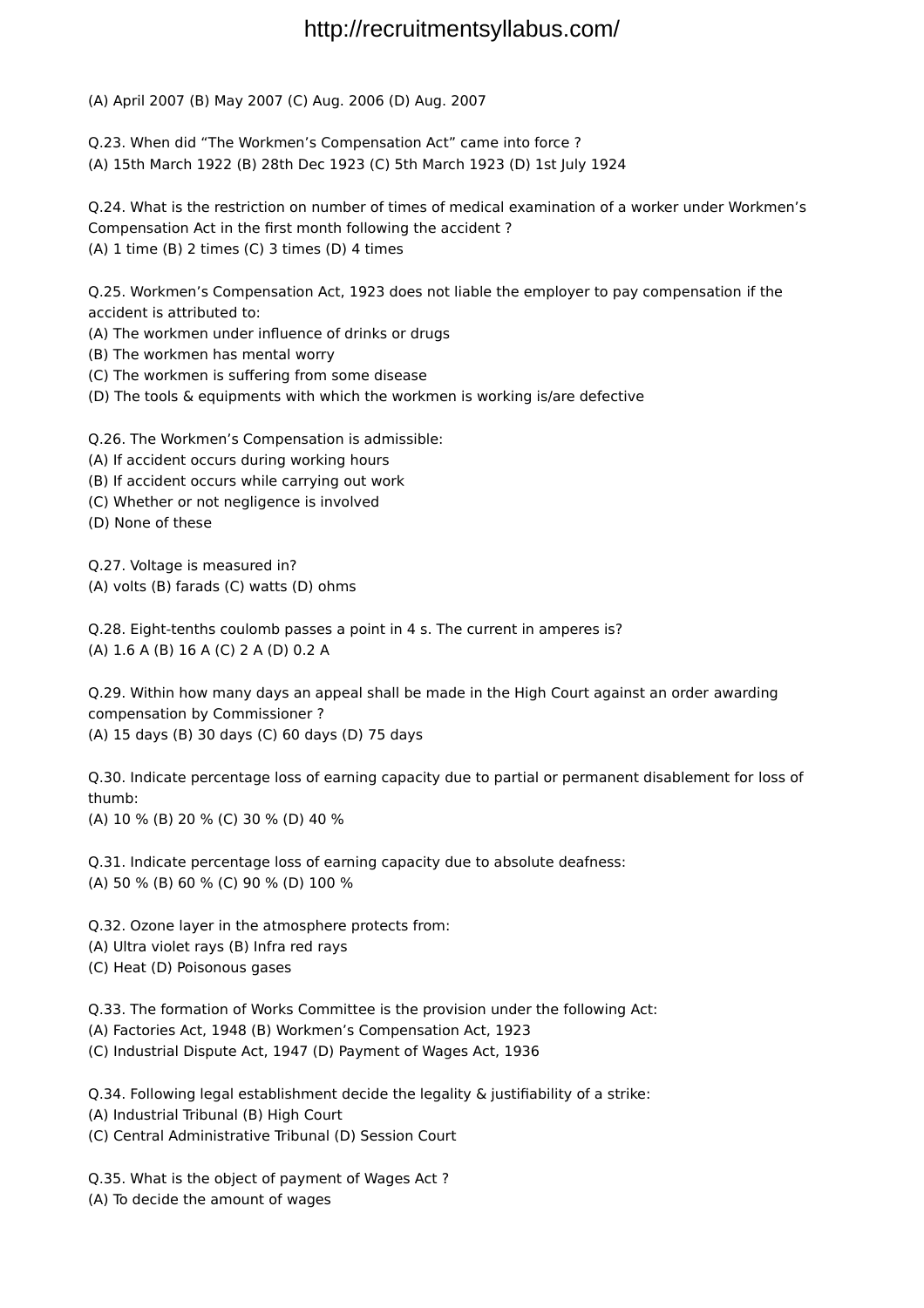(B) To avoid unnecessary delay in the payment of wages and prevent unauthorised deductions from the wages

(C) To review the wages of Workmen time to time and ensure payment without faulty deduction

(D) To fix up overtime wages, bonus time to time

Q.36. Under the provision of the Payment of Wages Act, 1936 an employer has to be paid wages for a period not longer than:

(A) 7 days (B) 14 days (C) 21 days (D) One month

Q.37. Who is the Chairman of Planning Commission ? (A) Dr. Soli Sorabjee (B) Dr. Manmohan Singh (C) Shri Montek S. Ahluwala (D) None of these

Q.38. Which one of the following is not a renewable energy ? (A) Fuel Cell (B) Wind Energy (C) Petroleum (D) Ocean Energy

Q.39. The current five years plan period is the \_\_\_\_\_\_\_\_ plan: (A) 10th (B) 11th (C) 12th (D) 13th

Q.40. What kVA rating is required for a transformer that must handle a maximum load current of 8 A with a secondary voltage of 2 kV? (A) 4 kVA (B) 0.25 kVA (C) 16 kVA (D)8 kVA

Q.41. 36th Amendment Act associate Sikkim in the Union of India in the year: (A) 1975 (B) 1971 (C) 1978 (D) 1980

Q.42. State can notify to suspend the provision of Factories Act, 1948 except Section 67 during public emergency, at a time, for a period not exceeding: (A) 6 months (B) 1 month (C) 4 months (D) 3 months

Q.43. What is the restriction of working hours in a factory under Factories Act ? (A) 43 ¾ Hrs. (B) 48 Hrs. (C) 51 Hrs. (D) 54 Hrs.

Q.44. What is the maximum working hours per day within the provision of weekly restriction ? (A) 9 Hrs. (B) 8 Hrs. (C) 8 ½ Hrs. (D) 10 Hrs.

Q.45. An accident requiring sending of notice to appropriate authority should essentially prevent from working for a period of: (A) 24 Hrs. (B) 48 Hrs. (C) 72 Hrs. (D) 96 Hrs.

Q.46. Who is the present Chief Justice of India ? (A) Justice P.N. Bhagwati (B) Justice A.N. Roy (C) Justice K.G. Balakrishnan (D) None of these

Q.47. Whom the "Executive Power of the Union of India" vested upon ? (A) Comptroller & Auditor General of India (B) Solicitor General of India (C) Attorney General of India (D) President of India

Q.48. Who is the present Solicitor General of India ? (A) Harish N. Salve (B) Santosh Hegde (C) A.D. Giri (D) None of these

Q.49. What is SEZ ? (A) Special Eco-friendly Zoo (B) Special Economic Zone (C) Standard Eco Zip (D) Special Educational Zone